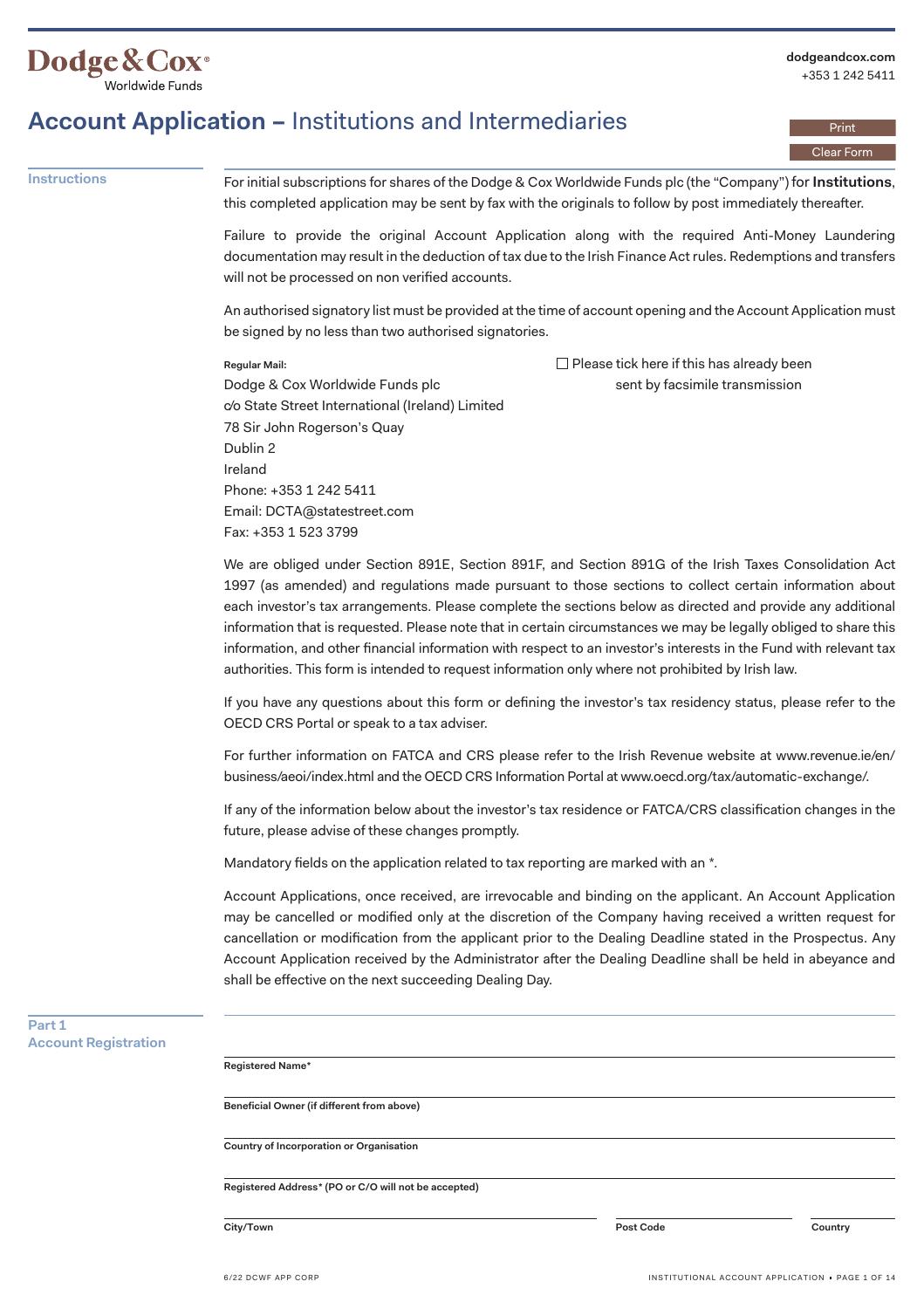## Dodge&Cox<sup>®</sup><br>Worldwide Funds

## **Account Application –** Institutions and Intermediaries

| Part 1                                                         |                                                                                                                                                                                                                                                                                                                                                 |                                                                                                                                                                                                                                                                                                                 |  |  |
|----------------------------------------------------------------|-------------------------------------------------------------------------------------------------------------------------------------------------------------------------------------------------------------------------------------------------------------------------------------------------------------------------------------------------|-----------------------------------------------------------------------------------------------------------------------------------------------------------------------------------------------------------------------------------------------------------------------------------------------------------------|--|--|
| <b>Account Registration</b><br>(continued)                     | <b>Contact Name</b>                                                                                                                                                                                                                                                                                                                             | <b>Email Address</b>                                                                                                                                                                                                                                                                                            |  |  |
|                                                                | Telephone Number (include country code)                                                                                                                                                                                                                                                                                                         | Facsimile (include country code)                                                                                                                                                                                                                                                                                |  |  |
| Part <sub>2</sub><br><b>Account Mailing/</b><br>Correspondence | address other than the registered address.                                                                                                                                                                                                                                                                                                      | Complete this section only if you wish to receive all contract notes, statements, and correspondence at an                                                                                                                                                                                                      |  |  |
| (If Different from<br><b>Registered Address)</b>               | <b>Mailing Address</b>                                                                                                                                                                                                                                                                                                                          |                                                                                                                                                                                                                                                                                                                 |  |  |
|                                                                | City/Town                                                                                                                                                                                                                                                                                                                                       | <b>Post Code</b><br>Country                                                                                                                                                                                                                                                                                     |  |  |
| Part 3<br><b>Additional Recipients</b><br>of Information       |                                                                                                                                                                                                                                                                                                                                                 | Complete this section to designate additional recipients of information. Please provide a contact name and email<br>address for the recipient and tick the box for the types of information that should be sent.                                                                                                |  |  |
|                                                                | <b>Contact Name</b>                                                                                                                                                                                                                                                                                                                             | <b>Email Address</b>                                                                                                                                                                                                                                                                                            |  |  |
|                                                                | <b>Contact Name</b>                                                                                                                                                                                                                                                                                                                             | <b>Email Address</b>                                                                                                                                                                                                                                                                                            |  |  |
|                                                                | <b>Contract Note</b>                                                                                                                                                                                                                                                                                                                            | $\Box$ Account Statements $\Box$ Dividend Statements $\Box$ Confirmations                                                                                                                                                                                                                                       |  |  |
| Part 4<br><b>CRS Declaration</b><br>of Tax Residency*          | Please indicate the applicant's place of tax residence for CRS purposes (If resident in more than one country<br>please detail all countries of tax residence and associated tax identification numbers).                                                                                                                                       |                                                                                                                                                                                                                                                                                                                 |  |  |
|                                                                | <b>Country of Tax Residency</b>                                                                                                                                                                                                                                                                                                                 | <b>Tax ID Number</b>                                                                                                                                                                                                                                                                                            |  |  |
|                                                                | <b>Country of Tax Residency</b>                                                                                                                                                                                                                                                                                                                 | <b>Tax ID Number</b>                                                                                                                                                                                                                                                                                            |  |  |
|                                                                | management or country in which its principal office is located.                                                                                                                                                                                                                                                                                 | NOTE: Provision of a Tax ID number is required unless the Entity is resident in a jurisdiction that does not issue a Tax ID number. If the Entity is<br>not tax resident in any jurisdiction (e.g., because it is fiscally transparent), please indicate that above and provide the Entity's place of effective |  |  |
| Part 5<br><b>CRS Classification*</b>                           | otherwise stated, all terms in this Part identified in italics<br>defined in<br><b>Unless</b><br>are as<br>the<br>Reporting Standard<br>associated<br>commentary, which are available<br>OECD<br>and<br>Common<br>- at<br>www.oecd.org/tax/automatic-exchange/common-reporting-standard/common-reporting-standard-and-<br>related-commentaries. |                                                                                                                                                                                                                                                                                                                 |  |  |
|                                                                | If the applicant is a Financial Institution, please tick one of the below categories and follow the<br>applicable instructions.<br>A. Financial Institution other than as defined in (B) below                                                                                                                                                  |                                                                                                                                                                                                                                                                                                                 |  |  |
|                                                                | B. An Investment Entity located in a Non-Participating Jurisdiction and managed by another<br>□<br>Financial Institution (If this box is ticked, please complete a separate CRS Individual<br>Self Certification Form available at Appendix I of this Application for each of your<br>Controlling Person/s)**                                   |                                                                                                                                                                                                                                                                                                                 |  |  |
|                                                                | If the applicant is not a Financial Institution, please tick one of the below categories.<br>$\Box$ A. Active Non-Financial Entity (Active NFE) – a corporation the stock of which is regularly traded on an<br>established securities market or a corporation which is a related entity of such a corporation                                  |                                                                                                                                                                                                                                                                                                                 |  |  |
|                                                                | B. Active Non-Financial Entity (Active NFE) - a Governmental Entity or Central Bank or an Entity wholly<br>□<br>owned by one of more of the foregoing<br>C. Active Non-Financial Entity (Active NFE) - an International Organisation or Entity wholly owned by<br>$\Box$                                                                        |                                                                                                                                                                                                                                                                                                                 |  |  |
|                                                                | the foregoing<br>$\Box$<br>D. Active Non-Financial Entity (Active NFE) - other than (A) through (C) above (for example, a start-up NFE<br>or a non-profit NFE)                                                                                                                                                                                  |                                                                                                                                                                                                                                                                                                                 |  |  |
|                                                                | E. Passive Non-Financial Entity (Passive NFE) (If this box is ticked, please complete a separate CRS<br>$\Box$<br>Individual Self-Certification Form available at Appendix I of this Application for each of your<br>Controlling Person/s)**                                                                                                    |                                                                                                                                                                                                                                                                                                                 |  |  |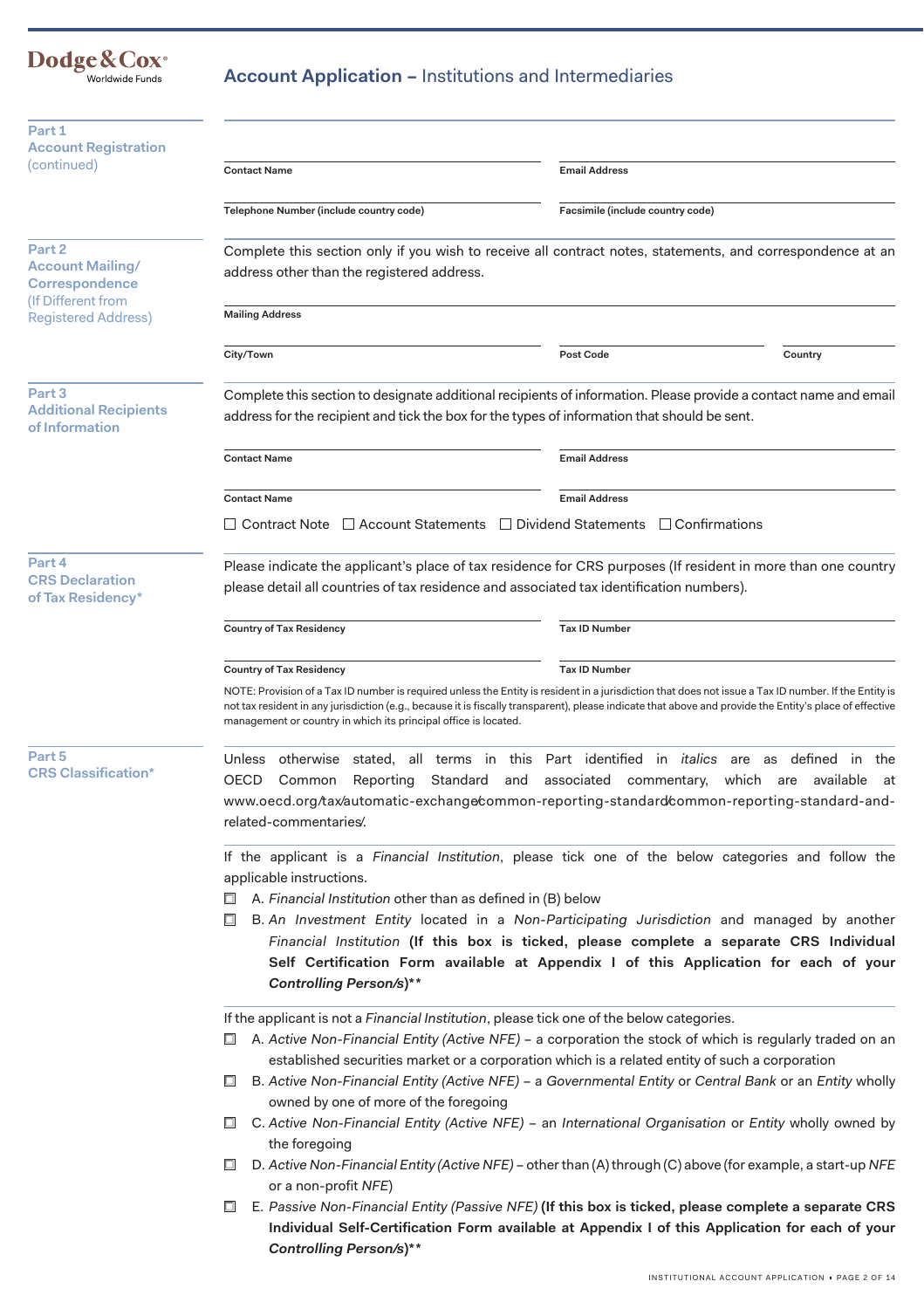

**Part 5 CRS Classification\***  (continued)

### **Account Application –** Institutions and Intermediaries

\*\* Please note that, where applicable, each *Controlling Person* must complete a Separate Individual Self-Certification form. If there are no natural person(s) who exercise control of the applicant then the *Controlling Person* will be the natural person(s) who hold the position of senior managing official of the applicant.

For further information on Identification requirements under CRS for Controlling Persons, see the Commentary on Section VIII of the CRS at [www.oecd.org/tax/automatic-exchange/common-reporting-standard/common](www.oecd.org/tax/automatic-exchange/common-reporting-standard/common-reporting-standard-and-related-commentaries/)reporting-standard-and-related-commentaries/.

### **Part 6 FATCA Declaration and Classification\***

Please note that the applicant's FATCA classification may differ from its CRS classification in Part 5. Applicants may provide the Transfer Agent a completed IRS Form W-8BEN-E instead of completing this Part.

Unless otherwise stated, all terms identified in *italics* are as defined in the Agreement between the Government of Ireland and the Government of the United States of America to Improve International Tax Compliance and to Implement FATCA (the "Agreement"), a copy of which is available on the Irish Revenue website at: <www.revenue.ie/en/companiesandcharities/documents/aeoi/fatcaintergovernmentalagreement.pdf>.

**Specified U.S. Person Declaration** — Please tick either (A) or (B) below and complete as appropriate.

- □ A. The applicant **is** a *Specified U.S. Person* and the Entity's U.S. Federal taxpayer identification number is provided in Part 4.
- □ B. The applicant **is not** a *Specified U.S. Person* **(please also complete the FATCA Classification section below)**.

 **FATCA Classification** — Please tick the appropriate classification with respect to an applicant that is not a *Specified U.S. Person*.

If the applicant is a *Financial Institution* and has a *Global Intermediary Identification Number (GIIN)*, please tick **one** of the below categories, and provide the applicant's *GIIN*:

- □ A. *Irish Financial Institution* or a *Partner Jurisdiction Financial Institution*
- □ B. *Registered Deemed Compliant Foreign Financial Institution*
- □ C. *Participating Foreign Financial Institution*

*GIIN:* 

If the applicant is a *Financial Institution* but unable to provide a *GIIN*, please tick **one** of the below reasons:

- □ A. *Partner Jurisdiction Financial Institution* and has not yet obtained a *GIIN*
- □ B. The applicant has not yet obtained a *GIIN* but is sponsored by another entity which does have a *GIIN*

Provide the sponsor's name and *GIIN*:

- □ C. *Exempt Beneficial Owner*
- □ D. *Certified Deemed Compliant Foreign Financial Institution* (including a deemed compliant *Financial Institution* under Annex II of the Agreement).
- □ E. *Non-Participating Foreign Financial Institution*
- □ F. *Excepted Foreign Financial Institution*
- □ G.*U.S. person* but not a *Specified U.S. Person*

If the applicant is not a *Financial Institution*, please tick **one** box below to confirm the Entity's FATCA status:

- □ A. The applicant is an *Active Non-Financial Foreign Entity*
- □ B. The applicant is a *Passive Non-Financial Foreign Entity*. Provide the following details on a separate page with respect to *Controlling Persons* of the applicant (whose percentage of ownership is 25% or greater) that are U.S. citizens or resident in the United States for tax purposes: full name, date of birth, residence address, details of ownership, tax ID
- □ C. The applicant is an *Excepted Non-Financial Foreign Entity*
- □ D. The applicant is a *U.S. Person* but not a *Specified U.S. Person*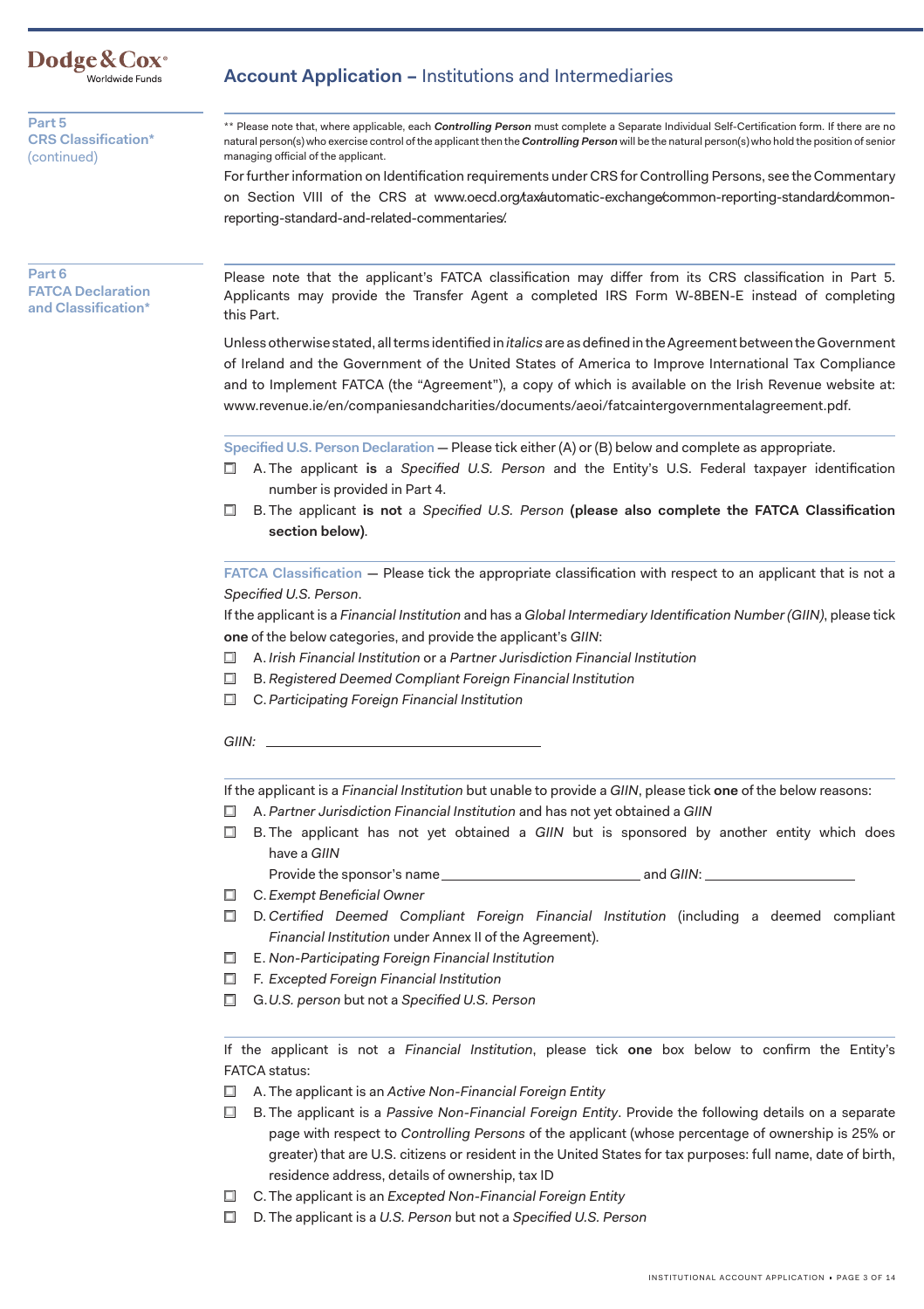## Dodge&Cox<sup>®</sup><br>Worldwide Funds

### **Account Application –** Institutions and Intermediaries

**Part 7 Details of Investment** 

The applicant, having received and read a copy of the Company's Prospectus and Key Investor Information Document (KIID) for the Fund(s) and share class(es) as indicated in the table below, hereby applies to invest in the Company. Subscription information is available in Part 14.

By indicating an amount below, the applicant acknowledges a subscription order will be entered at the time this Account Application is received in good order or for the trade date listed below, whichever is later.

|                                                            |                         | Trade Date:<br>$\sqrt{2}$                |
|------------------------------------------------------------|-------------------------|------------------------------------------|
| <b>Global Stock Fund</b>                                   | <b>Number of Shares</b> | (dd/mm/yyyy)<br>or Value of Subscription |
| $\Box$ USD Accumulating Class<br>ISIN# IE00B54PRV58        |                         |                                          |
| $\Box$ USD Distributing Class<br><b>ISIN# IE00BK8V1670</b> |                         |                                          |
| $\Box$ GBP Accumulating Class<br>ISIN# IE00B54J6879        |                         |                                          |
| $\Box$ GBP Distributing Class<br>ISIN# IE00B54PSJ04        |                         |                                          |
| □ GBP Distributing Class (H)<br>ISIN# IE00BYVQ3H23         |                         |                                          |
| $\Box$ EUR Accumulating Class<br>ISIN# IE00B55JMJ98        |                         |                                          |
| $\Box$ CAD Accumulating Class<br>ISIN# IE00B4K6MX26        |                         |                                          |
| <b>U.S. Stock Fund</b>                                     | <b>Number of Shares</b> | or Value of Subscription                 |
| $\Box$ USD Accumulating Class<br>ISIN# IE00B520HN47        |                         |                                          |
| □ USD Distributing Class<br>ISIN# IE00BKT5YP86             |                         |                                          |
| $\Box$ GBP Accumulating Class<br>ISIN# IE00B50M4X14        |                         |                                          |
| □ GBP Distributing Class<br>ISIN# IE00B51BJD26             |                         |                                          |
| $\Box$ GBP Distributing Class (H)<br>ISIN# IE00BYVQ3J47    |                         |                                          |
| $\Box$ EUR Accumulating Class<br>ISIN# IE00B50MWL50        |                         |                                          |
| <b>Emerging Markets Stock Fund</b>                         | <b>Number of Shares</b> | or Value of Subscription                 |
| $\Box$ USD Accumulating Class<br>ISIN# IE00BN6JJ043        |                         |                                          |
| $\Box$ GBP Accumulating Class<br>ISIN# IE00BN6JJ159        |                         |                                          |
| $\Box$ GBP Distributing Class<br>ISIN# IE00BN6JJ266        |                         |                                          |
| $\Box$ EUR Accumulating Class<br>ISIN# IE00BN6JJ373        |                         |                                          |
| <b>Global Bond Fund</b>                                    | <b>Number of Shares</b> | or Value of Subscription                 |
| $\Box$ USD Accumulating Class<br>ISIN# IE00B5568D66        |                         |                                          |
| $\Box$ GBP Distributing Class<br>ISIN# IE00B556C015        |                         |                                          |
| $\Box$ GBP Distributing Class (H)<br>ISIN# IE00BLG2YK48    |                         |                                          |
| $\Box$ EUR Accumulating Class<br>ISIN# IE00B51Q8R41        |                         |                                          |
| $\Box$ EUR Accumulating Class (H)<br>ISIN# IE00BLG30W12    |                         |                                          |
| $\Box$ EUR Distributing Class<br>ISIN# IE00BLG2YF94        |                         |                                          |
| $\Box$ EUR Distributing Class (H)<br>ISIN# IE00BLG2YG02    |                         |                                          |
| $\Box$ CHF Distributing Class (H)<br>ISIN# IE00BN6JJ480    |                         |                                          |
| NOTE:                                                      |                         |                                          |

Please separate thousands using a comma (example two million USD = USD 2,000,000.00)

Please separate decimals from whole numbers using a decimal point (example: shares 48.567)

Cash to 2 decimal places only and shares to 3 decimal places maximum (example: USD 2,000,000.00 or shares 48.567)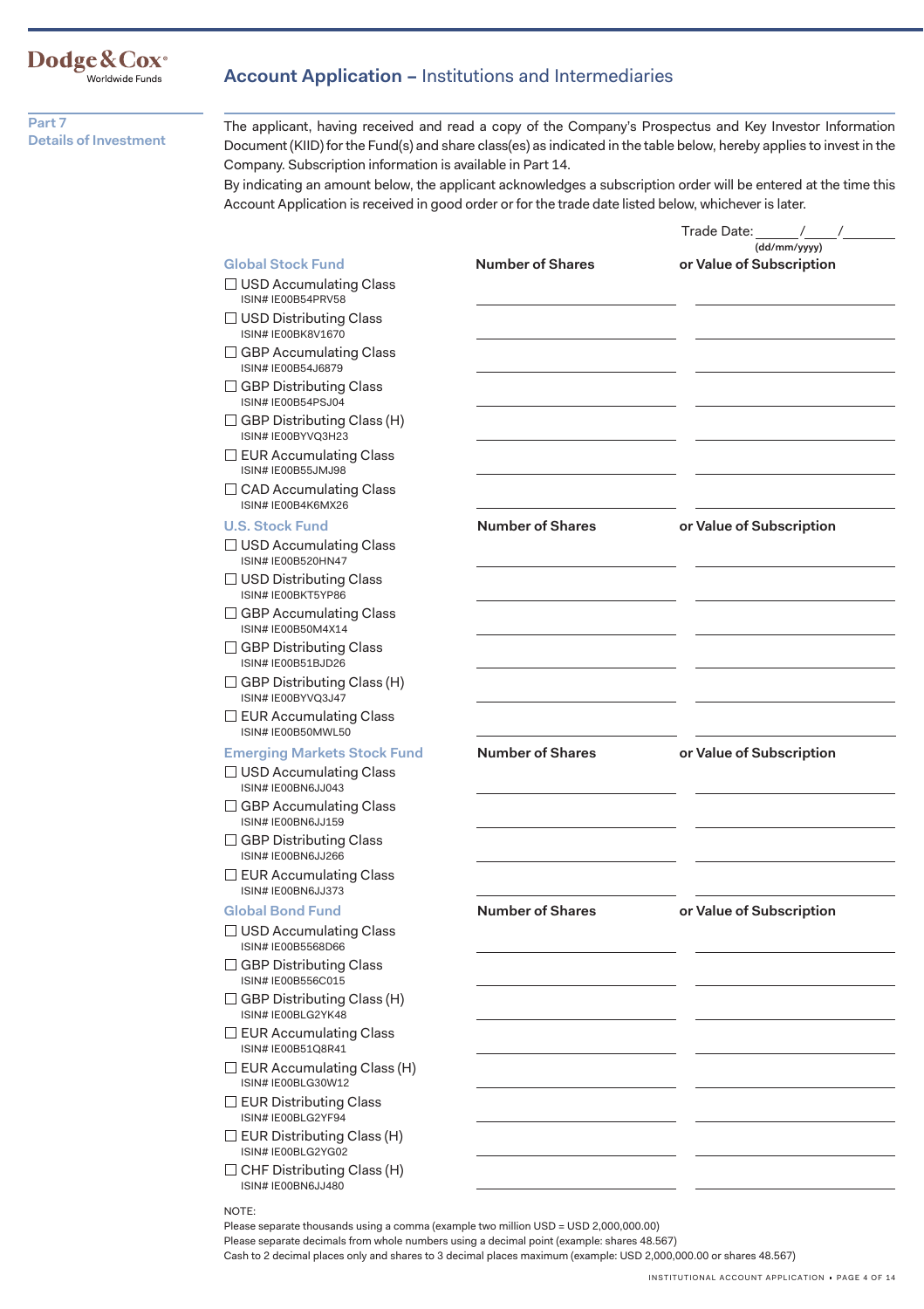| Dodge & Cox <sup>®</sup><br>Worldwide Funds                                 | <b>Account Application - Institutions and Intermediaries</b>                                                                                                                                                                                                                                          |                                                                                                                |  |
|-----------------------------------------------------------------------------|-------------------------------------------------------------------------------------------------------------------------------------------------------------------------------------------------------------------------------------------------------------------------------------------------------|----------------------------------------------------------------------------------------------------------------|--|
| Part 8<br><b>Distribution Election</b>                                      | Please select one of the following options. Your distribution election will apply to all investments in distributing<br>share classes within your account. Accumulating share classes do not make distributions. If no election is<br>made, distributions will be invested in additional Fund shares. |                                                                                                                |  |
|                                                                             | □ Pay distributions by wire transfer to bank account provided<br><b>OR</b><br>Invest distributions in additional Fund shares                                                                                                                                                                          |                                                                                                                |  |
| Part 9<br><b>Broker Representative</b><br><b>Details</b><br>(if applicable) | <b>Broker ID</b>                                                                                                                                                                                                                                                                                      | <b>Branch ID</b>                                                                                               |  |
|                                                                             | <b>Broker Name</b>                                                                                                                                                                                                                                                                                    |                                                                                                                |  |
|                                                                             | <b>Broker Address</b>                                                                                                                                                                                                                                                                                 |                                                                                                                |  |
|                                                                             | <b>Representative Name</b>                                                                                                                                                                                                                                                                            | Representative ID                                                                                              |  |
|                                                                             | Facsimile<br><b>Telephone Number</b>                                                                                                                                                                                                                                                                  | <b>Email Address</b>                                                                                           |  |
| Part 10<br><b>Bank Account Details</b>                                      | Please indicate if a duplicate statement should be sent to your broker representative.<br>$\square$ YES<br>$\square$ NO                                                                                                                                                                               | Please list the details of the bank account to which redemption proceeds should be paid. Payments will only be |  |
| for Redemption                                                              | made to a bank account held in the name of the registered shareholder. No third party payments will be made.                                                                                                                                                                                          |                                                                                                                |  |
| <b>Payments</b>                                                             | Both IBAN & SWIFT (BIC) Codes should be quoted for all banks within the EU/EEA.                                                                                                                                                                                                                       |                                                                                                                |  |
|                                                                             | <b>Beneficiary Bank Name</b>                                                                                                                                                                                                                                                                          |                                                                                                                |  |
|                                                                             | <b>Beneficiary Bank Address</b>                                                                                                                                                                                                                                                                       |                                                                                                                |  |
|                                                                             | Beneficiary Bank Sort Code/ SWIFT (BIC)/ ABA/Fedwire                                                                                                                                                                                                                                                  |                                                                                                                |  |
|                                                                             | <b>Beneficiary Account Name</b>                                                                                                                                                                                                                                                                       |                                                                                                                |  |
|                                                                             | <b>Beneficiary Account Number</b>                                                                                                                                                                                                                                                                     |                                                                                                                |  |
| (if applicable)                                                             | Reference                                                                                                                                                                                                                                                                                             |                                                                                                                |  |
|                                                                             | <b>Correspondent Bank Name</b>                                                                                                                                                                                                                                                                        |                                                                                                                |  |
|                                                                             | <b>Correspondent Bank Address</b>                                                                                                                                                                                                                                                                     |                                                                                                                |  |

**Correspondent Bank Sort Code/ SWIFT (BIC)/ ABA/Fedwire**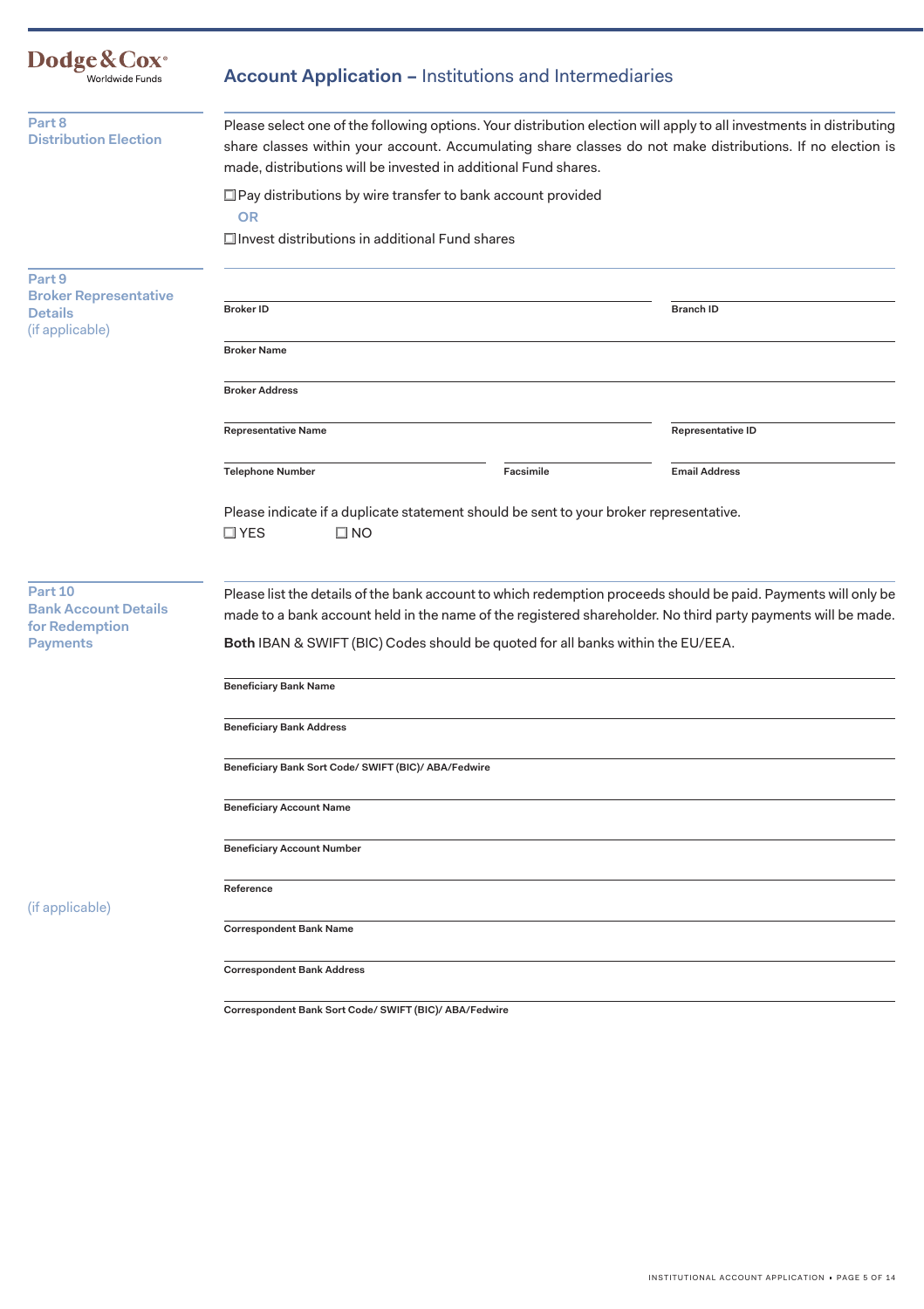**Dodge&Cox·** Worldwide Funds

**Part 11 Declaration of Residence Outside the Republic of Ireland** 

### **Account Application –** Institutions and Intermediaries

Applicants resident outside the Republic of Ireland are required by the Irish Revenue Commissioners to make the following declaration, which is in a format authorised by them, in order to receive payment without deduction of tax. It is important to note that this declaration, if it is then still correct, shall apply in respect of any subsequent acquisitions of shares.

Terms used in this declaration are defined in the Prospectus. Please tick either A or B below unless the applicant is a resident or ordinarily resident in Ireland.

□ A. Declaration on Own Behalf

. I/We (I) declare that I am applying for the Shares on my own behalf/on behalf of a i company and that I am/the company is entitled to the Shares in respect of which this declarations made and that I am/the company is not currently resident or ordinarily resident in Ireland, and, should I/the company become resident in Ireland, I will so inform you, in writing, accordingly.

□ B. Declaration as Intermediary

- i. I/We (I) declare that I am applying for the Shares on behalf of persons who will be beneficially entitled to the Shares, and who to the best of my knowledge and belief, are neither resident nor ordinarily resident in Ireland, and
- ii. I also declare that unless I specifically notify you to the contrary at the time of application, all applications for Shares made by me from the date of this application will be made on behalf of such persons; and I will inform you in writing if I become aware that any person, on whose behalf I hold Shares, becomes resident in Ireland.

**Part 12 Telephone Dealing Authorisation** 

Subsequent subscriptions may be made in writing, by facsimile, or by telephone (+353 1 242 5411), stating your registration details (including account number) and the amount to be invested. Telephone dealing authorisation is automatically established once this Account Application is received in good order. Please note that telephone calls may be recorded. Only designated authorised signatories may provide dealing instructions on the account.

**Part 13 Data Protection Notice and Acknowledgement** 

I hereby acknowledge that by completing this Account Application I have provided personal information, which may constitute "personal data" within the meaning of the Irish Data Protection Acts 1988 and 2003, the EU Data Protection Directive 95/46/EC, the EU ePrivacy Directive 2002/58/EC (as amended) and any relevant transposition of, or successor or replacement to, those laws (including, when they come into force, the General Data Protection Regulation (Regulation (EU) 2016/679) and the successor to the ePrivacy Directive) (together, the "Data Protection Legislation"). I acknowledge that personal data will be used by the Company for the following purposes: (i) to manage and administer a Shareholder's holding in the Company and any related accounts on an ongoing basis in accordance with the contract between the applicant and the Company;(ii) to carry out statistical analysis and market research as the Company's legitimate business interest; (iii) to comply with legal and regulatory obligations applicable to the applicant and the Company from time to time, including applicable anti-money laundering and counter-terrorist financing legislation. In particular, in order to comply with the Common Reporting Standard (as implemented in Ireland by Section 891E, Section 891F and Section 891G of the Taxes Consolidation Act 1997 (as amended) and regulations made pursuant to those sections) and FATCA, the applicants' personal data (including financial information) may be shared with the Irish Revenue Commissioners. They in turn may exchange information (including personal data and financial information) with foreign tax authorities (including the U.S. Internal Revenue Service and foreign tax authorities located outside the European Economic Area). Applicants are advised to consult the AEOI (Automatic Exchange of Information) webpage on <www.revenue.ie> for further information in this regard; and (iv) for any other specific purposes where the applicant has given specific consent. I acknowledge that personal data may be disclosed by the Company to its delegates, professional advisors, service providers, regulatory bodies, auditors, technology providers, and any duly authorised agents or related, associated, or affiliated companies of the foregoing for the same or related purposes.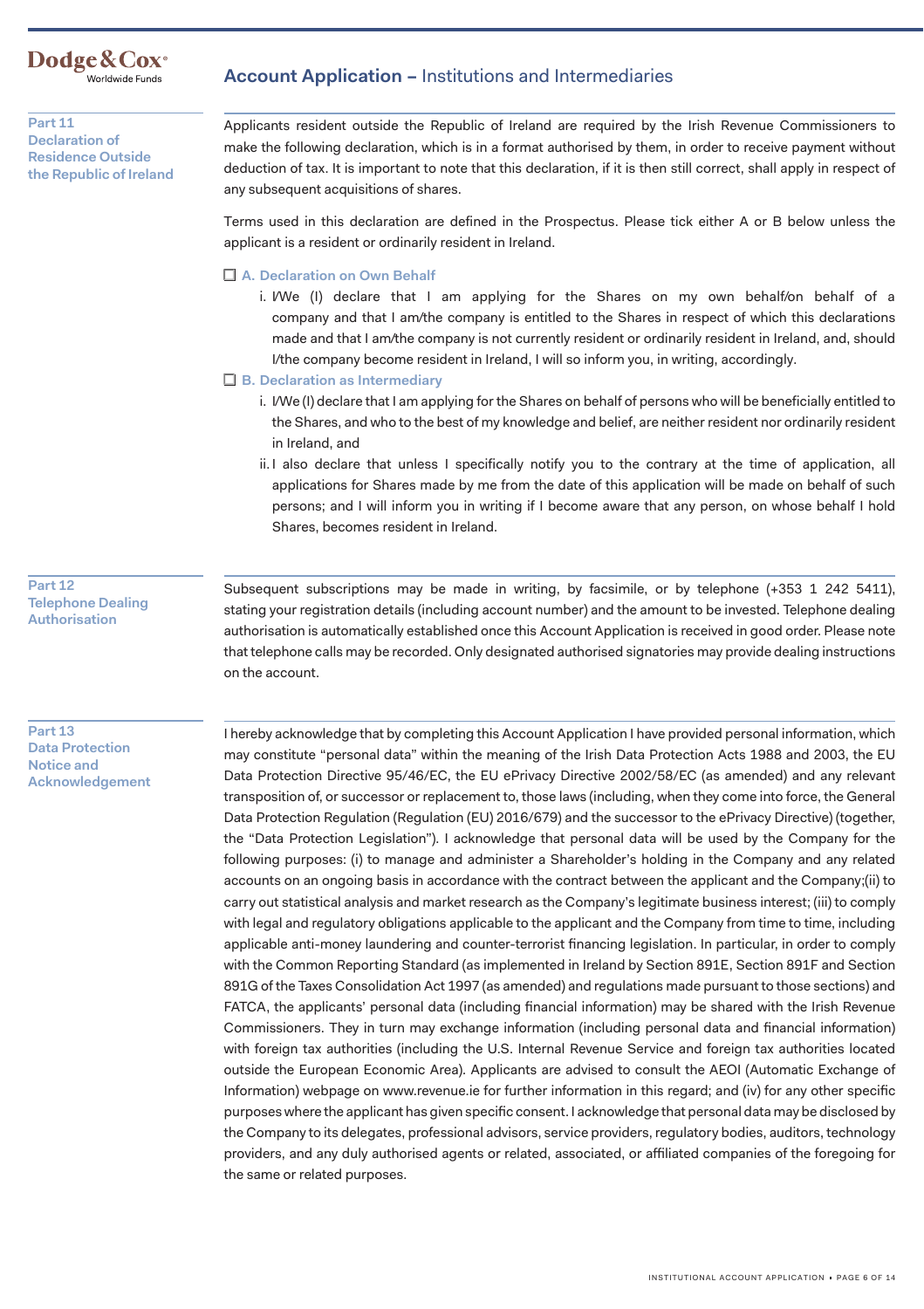Dodge & Cox<sup>®</sup><br><sup>Worldwide Funds</sub></sup>

### Account Application – Institutions and Intermediaries

**Part 13 Data Protection Notice and Acknowledgement**  (continued)

I acknowledge that personal data may be transferred to countries which may not have the same or equivalent data protection laws as Ireland. If such transfer occurs, the Company is required to ensure that such processing of the applicant's personal data is in compliance with Data Protection Legislation and, in particular, that appropriate measures are in place such as entering into Model Contractual Clauses (as published by the European Commission) or ensuring that the recipient is Privacy Shield certified, if appropriate. For more information on the means of transfer of applicant's data or a copy of the relevant safeguards, please contact the Company's Administrator at [KKTAInvestorservices@statestreet.com.](mailto:KKTAInvestorservices@statestreet.com)

Pursuant to the Data Protection Legislation, applicants have the right to object to processing of personal data by the Company and a number of other rights which may be exercised in respect of their personal data, i.e. the right of access to personal data held by the Company; the right to amend and rectify any inaccuracies in personal data held by the Company; the right to erase personal data held by the Company; the right to data portability of personal data held by the Company; and the right to request restriction of the processing of personal data held by the Company. I acknowledge that these rights will be exercisable subject to limitations as provided for in the Data Protection Legislation. The applicant may make a request to the Company to exercise these rights by contacting the Administrator at [KKTAInvestorservices@statestreet.com.](mailto:KKTAInvestorservices@statestreet.com)

Personal data may be retained by the Company for the duration of an applicant's investment and afterwards in accordance with the Company's legal and regulatory obligations, including but not limited to the Company's record retention policy. The Company is a data controller within the meaning of the Data Protection Legislation and undertakes to hold any personal information provided by applicants in confidence and in accordance with the Data Protection Legislation. For queries, requests or comments in respect of this notice or the way in which the Company uses applicant's personal data, please contact the Administrator at [KKTAInvestorservices@statestreet.com](mailto:KKTAInvestorservices@statestreet.com). Applicants have the right to lodge a complaint with the Office of the Data Protection Commissioner.

**Part 14 Declarations and Signatures** 

The applicant, having received and considered a copy of the Prospectus, hereby confirms that this Account Application is based solely on the current Prospectus and the material contracts therein referred to together (where applicable) with the most recent annual report or semi-annual report and accounts of the Company.

The applicant hereby represents that it has regular access to the internet. The applicant acknowledges that it has been offered the choice of receiving the KIID applicable to the Fund(s) and share class(es) to which it is subscribing on paper and in electronic form by means of a website and hereby specifically consent to receiving the KIID in electronic form by accessing the latest version of the document online at dodgeandcoxworldwide. com/prospectus.asp (or such other website address as may be notified to the applicant from time to time).

The applicant hereby acknowledges that it has received on paper or accessed by electronic means the KIID. The applicant also consents to accessing the KIID by electronic means before making any subsequent and/or future subscriptions for Shares in any share class and/or Fund.

The applicant hereby acknowledges and consents that, except where otherwise required by law, this Account Application, all related documents, and statements of my account will be drafted and provided only in English.

Where the applicant is acquiring the Shares for or on behalf of any person in its capacity as a sub-distributor of the Company, the applicant certifies that prior to accepting any order for the acquisition of Shares, the applicant will ensure that the investor will be provided with the current KIID for the relevant share class. Where permitted by applicable law, "provided" shall include informing the investor of the applicable website where the KIID may be obtained, which is [dodgeandcoxworldwide.com/prospectus.asp](https://dodgeandcoxworldwide.com/prospectus.asp) (or such other website address as may be notified to the applicant from time to time).

The applicant acknowledges that it may at any time request a hard copy of any such documentation from the Company and/or revoke, in writing or other authorised manner, the consent given to receive such information electronically.

The applicant undertakes to observe and be bound by the provisions of the Constitution of the Company (as amended from time to time) and apply for the Shares issued in relation to this Account Application to be entered in the register of Shareholders in the applicant's name (or in the name of a nominee or agent).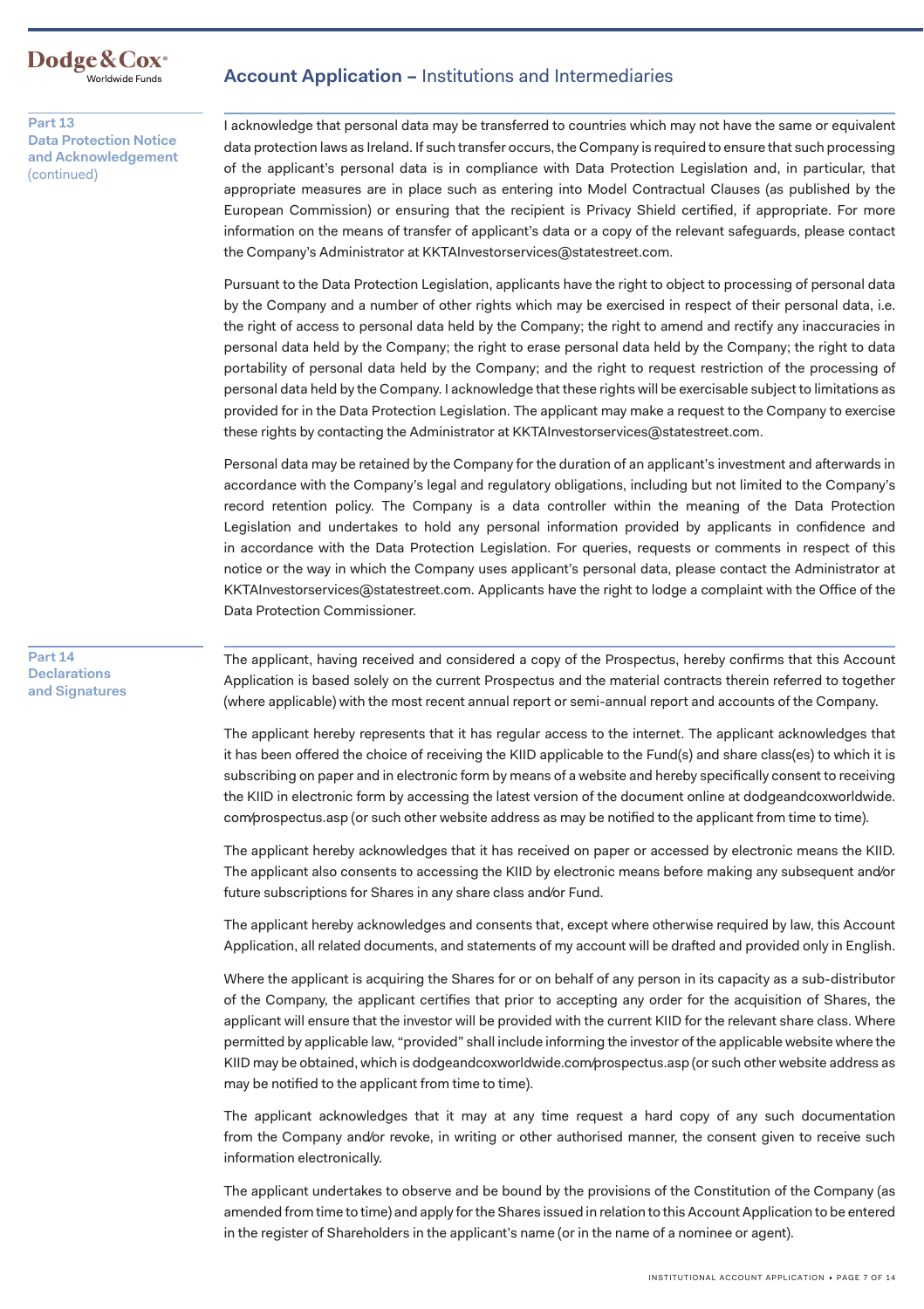

### **Account Application –** Institutions and Intermediaries

**Part 14 Declarations and Signatures**  (continued)

The applicant acknowledges that, owing to anti-money laundering requirements operating within their respective jurisdictions, the Company, its Directors, the Manager, the Administrator, the Investment Manager, and any distributor which may be appointed (as the case may be) may require further identification of the applicant(s) before the Account Application can be processed and the Company, its Directors, the Manager, the Administrator, the Investment Manager, and any distributor which may be appointed shall be held harmless and indemnified against any loss arising as a result of a failure to process the Account Application if such information has been requested by the parties referred to and has not been provided by the applicant.

The applicant acknowledges that subscription monies received by a Fund in advance of the issue of Shares will be held in a single umbrella cash account opened in the name of the Company (the "Umbrella Cash Account") and will be treated as an asset of the relevant Fund. For the avoidance of doubt, such monies will not be held in an account that is subject to the Central Bank (Supervision and Enforcement) Act 2013 (Section 48(1)) Investor Money Regulations 2015 for Fund Service Providers. Accordingly, subscribing investors will be unsecured creditors of the relevant Fund with respect to the subscription amount until the corresponding Shares are issued on the relevant Dealing Day. Such investors will not benefit from any appreciation in the Net Asset Value of the Fund or any other Shareholder rights in respect of the subscription amounts (including dividend entitlements) until such time as the Shares are issued.

The applicant acknowledges that monies held in an Umbrella Cash Account will be commingled with the assets and liabilities of the other Funds and will be exposed to counterparty risk, the risk of market conditions generally, the Fund's creditors and any other risks affecting the relevant Fund. In the event of an insolvency of a Fund, there is no guarantee that the Fund will have sufficient funds to pay unsecured creditors (including investors entitled to subscription, redemption and dividend payments) (see above) in full.

The applicant acknowledges that no interest will be paid on the amounts held in the Umbrella Cash Account prior to the payment of any redemption or dividend proceeds. Any interest earned on the monies in the Umbrella Cash Account will be for the benefit of the relevant Fund and will be allocated to the Fund on a periodic basis for the benefit of the Shareholders at the time of the allocation.

The applicant hereby authorises the Administrator to accept and execute any instructions, (including but not limited to any instructions regarding subscriptions, switches, transfers, or redemptions of Shares or any payment in relation to same or otherwise) in respect of Shares to which this Account Application relates, given by the applicant in written form, by facsimile, by telephone, or by electronic means. If the instructions are given by the applicant by telephone, the applicant undertakes to confirm them in writing. The applicant hereby agrees to indemnify each of the Administrator, the Manager, and the Company and agrees to keep each of them indemnified against any loss of any nature whatsoever arising to any of them as a result of either of them acting upon instructions given in written form by the applicant, i.e., facsimile, telephone instructions confirmed by the applicant in writing. The Administrator, the Manager, and the Company may rely conclusively upon, and shall incur no liability in respect of, any action taken upon any notice, consent, request, instruction, or other instrument believed in good faith to be genuine or to be signed by properly authorised persons.

The applicant consents to any notice or other document to be sent by the Company, the Manager, or the Administrator to the applicant as a Shareholder, by electronic means including but not limited to e-mail, SWIFT, or posting such notice or other document on a website notified to the applicant by post or by e-mail.

The applicant agrees to provide these representations to the Company, its Directors and/or the Manager at such times as either of them may request and to provide on request such certifications, documents, or other evidence as the Company, its Directors and/ or the Manager may reasonably require to substantiate such representations.

The applicant understands that the representations and warranties made herein are continuous and all subsequent subscriptions of Shares in a Fund by the applicant shall be governed by them, and the applicant agrees to notify the Company, the Manager, or the Administrator immediately, if any representation or warranty is no longer accurate and to abide by any directions from the Company, the Manager or the Administrator arising as a result.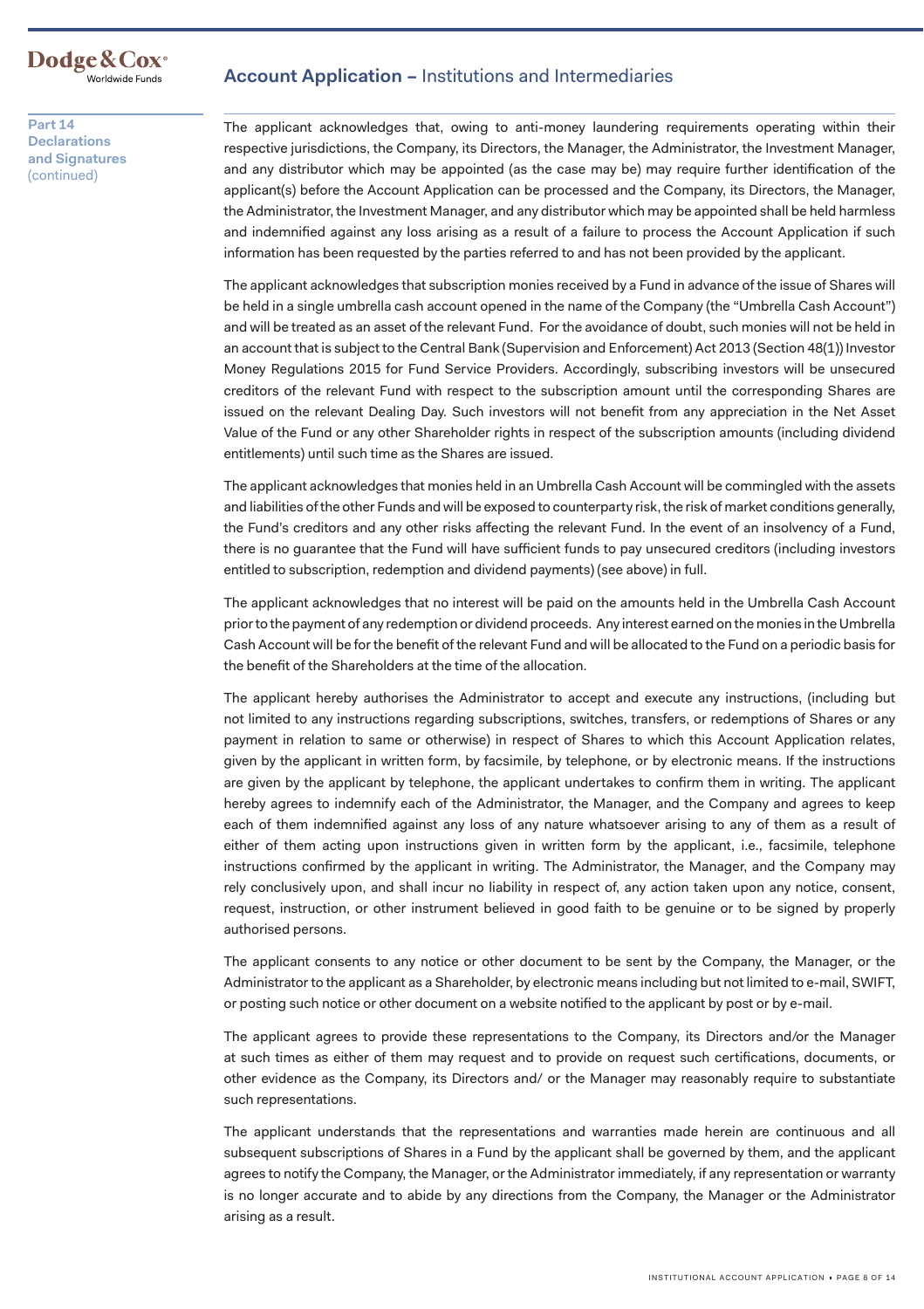### **Dodge&Cox·** Worldwide Funds

**Part 14 Declarations and Signatures**  (continued)

## **Account Application –** Institutions and Intermediaries

The applicant acknowledges that the Company reserves the right to redeem or require the transfer of any Shares which are or become owned, directly or indirectly, by a U.S. Person or other person if the holding of the Shares by such other person is unlawful or, in the opinion of the Directors, the holding might result in the Company, a Fund or the Shareholders as a whole incurring any liability to taxation or suffering pecuniary or material administrative disadvantage which the Company, a Fund or the Shareholders as a whole might not otherwise suffer or incur and the applicant shall indemnify the respective Fund, the Company and the Shareholders as a whole for any loss suffered by it or them as a result of the applicant acquiring or holding Shares in the Company.

The applicant confirms that it is not acquiring Shares in a Fund on behalf of, or for the benefit of, a U.S. Person (as defined in the Prospectus), nor does the applicant intend to transfer any Shares which may be purchased to any U.S. Person.

The applicant hereby certifies that it is aware of the risks involved in the proposed investment as set out in the Prospectus.

The applicant confirms that it is in agreement with the distribution policy as outlined in the Prospectus.

The applicant acknowledges that the information contained in this Account Application and information regarding the applicant and its Controlling Persons may be reported to the tax authorities of the country in which this account is maintained and exchanged with tax authorities of another country or countries in which the applicant or its Controlling Persons may be tax resident where those countries (or tax authorities in those countries) have entered into agreements to exchange financial account information.

The applicant undertakes to advise the Company, the Manager, or the Administrator promptly and provide updated information where any change in circumstances occurs which causes any of the information contained in this Account Application to be incorrect.

The applicant declares that the information provided in this Account Application and contained in the declarations above is true and correct.

Each signatory below confirms that he/she is a person over 18 years of age and has the capacity and is duly authorised to complete this Account Application and to make the representations and give the indemnities referred to herein on behalf of the applicant.

| Date (dd/mm/yyyy) |
|-------------------|
|                   |
|                   |
| Date (dd/mm/yyyy) |
|                   |

**Name of Authorised Signatory (2)**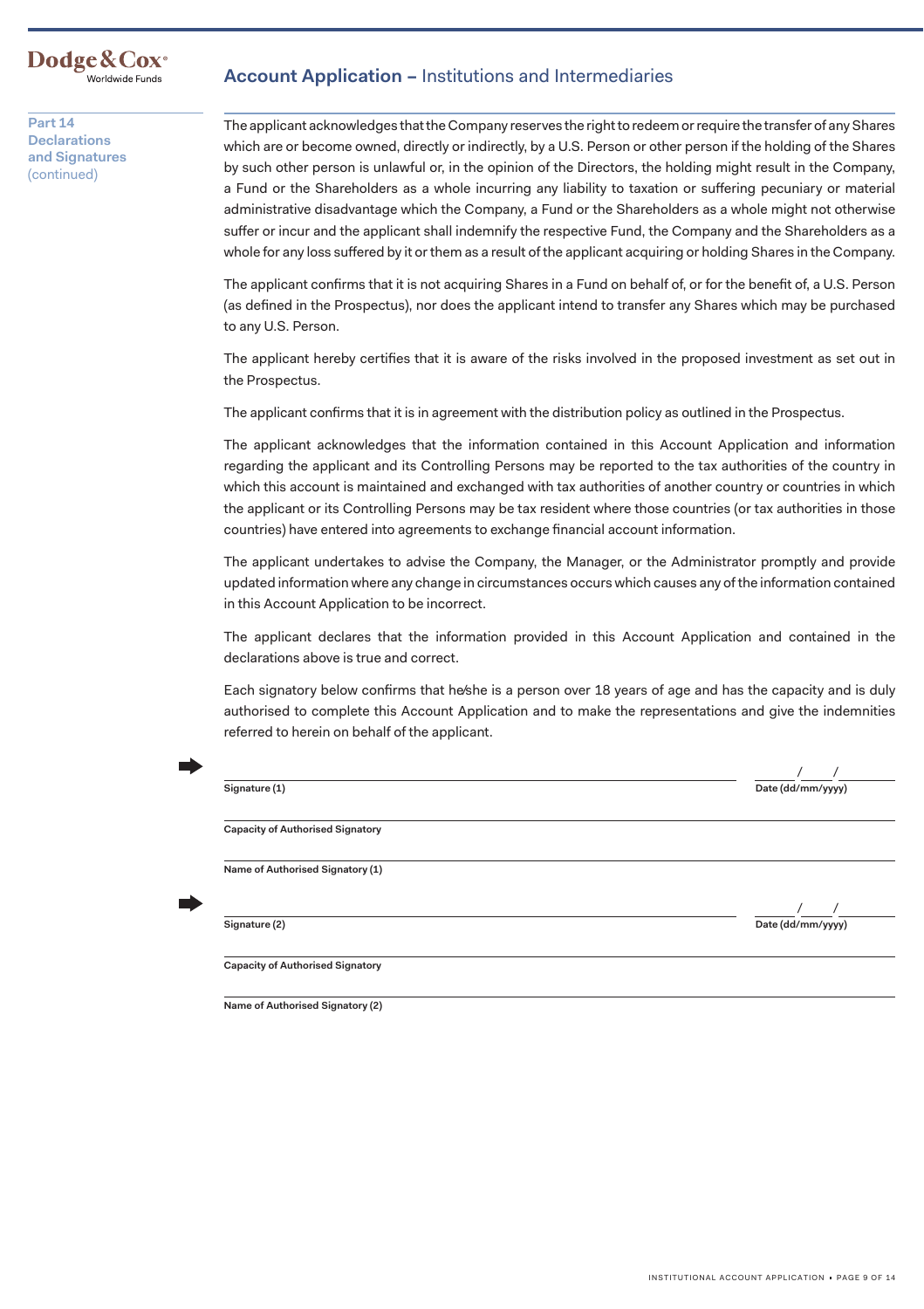# Dodge&Cox<sup>®</sup><br>Worldwide Funds

**Account Application – Institutions and Intermediaries** 

| Part 15                         | <b>Currency</b>        | <b>Wire Instructions</b> |                                       |
|---------------------------------|------------------------|--------------------------|---------------------------------------|
| <b>Subscription Information</b> | <b>U.S. Dollar</b>     | <b>Account Name:</b>     | Dodge & Cox Worldwide Funds plc       |
|                                 |                        | Account Number:          | 6550462898                            |
|                                 |                        | IBAN:                    | N/A                                   |
|                                 |                        | ABA:                     | 026009593                             |
|                                 |                        | Bank:                    | Bank of America, NA                   |
|                                 |                        | <b>SWIFT Code:</b>       | BOFAUS3N                              |
|                                 |                        | Sort Code:               | N/A                                   |
|                                 |                        | Intermediary Bank Name:  | N/A                                   |
|                                 |                        | Intermediary Bank SWIFT: | N/A                                   |
|                                 |                        | Reference:               | Fund Account Registration Name        |
|                                 | <b>Euro</b>            | <b>Account Name:</b>     | Dodge & Cox Worldwide Funds plc       |
|                                 |                        | <b>Account Number:</b>   | 46445020                              |
|                                 |                        | IBAN:                    | GB49BOFA16505046445020                |
|                                 |                        | ABA:                     | N/A                                   |
|                                 |                        | Bank:                    | Bank of America, NA                   |
|                                 |                        | <b>SWIFT Code:</b>       | BOFAGB22                              |
|                                 |                        | Sort Code:               | N/A                                   |
|                                 |                        | Intermediary Bank Name:  | N/A                                   |
|                                 |                        | Intermediary Bank SWIFT: | N/A                                   |
|                                 |                        | Reference:               | Fund Account Registration Name        |
|                                 | <b>GB Pound</b>        | Account Name:            | Dodge & Cox Worldwide Funds plc       |
|                                 |                        | Account Number:          | 46445012                              |
|                                 |                        | IBAN:                    | GB71BOFA16505046445012                |
|                                 |                        | ABA:                     | N/A                                   |
|                                 |                        | Bank:                    | Bank of America, NA                   |
|                                 |                        | <b>SWIFT Code:</b>       | BOFAGB22                              |
|                                 |                        | Sort Code:               | 165050                                |
|                                 |                        | Intermediary Bank Name:  | N/A                                   |
|                                 |                        | Intermediary Bank SWIFT: | N/A                                   |
|                                 |                        | Reference:               | Fund Account Registration Name        |
|                                 | <b>Canadian Dollar</b> | Account Name:            | Dodge & Cox Worldwide Funds plc       |
|                                 |                        | Account Number:          | 46445038                              |
|                                 |                        | IBAN:                    | N/A                                   |
|                                 |                        | ABA:                     | N/A                                   |
|                                 |                        | Bank:                    | Bank of America, NA                   |
|                                 |                        | <b>SWIFT Code:</b>       | BOFAGB22                              |
|                                 |                        | Sort Code:               | N/A                                   |
|                                 |                        | Intermediary Bank Name:  | <b>Bank of America Toronto</b>        |
|                                 |                        | Intermediary Bank SWIFT: | <b>BOFACATT</b>                       |
|                                 |                        | Reference:               | <b>Fund Account Registration Name</b> |
|                                 | <b>Swiss Franc</b>     | <b>Account Name:</b>     | Dodge & Cox Worldwide Funds plc       |
|                                 |                        | Account Number:          | 50825012                              |
|                                 |                        | IBAN:                    | CH7308726000050825012                 |
|                                 |                        | ABA:                     | N/A                                   |
|                                 |                        | Bank:                    | Bank of America, NA                   |
|                                 |                        | SWIFT Code:              | BOFACH2X                              |
|                                 |                        | Sort Code:               | 8726                                  |
|                                 |                        | Intermediary Bank Name:  | N/A                                   |
|                                 |                        | Intermediary Bank SWIFT: | N/A                                   |
|                                 |                        | Reference:               | Fund Account Registration Name        |
|                                 |                        |                          |                                       |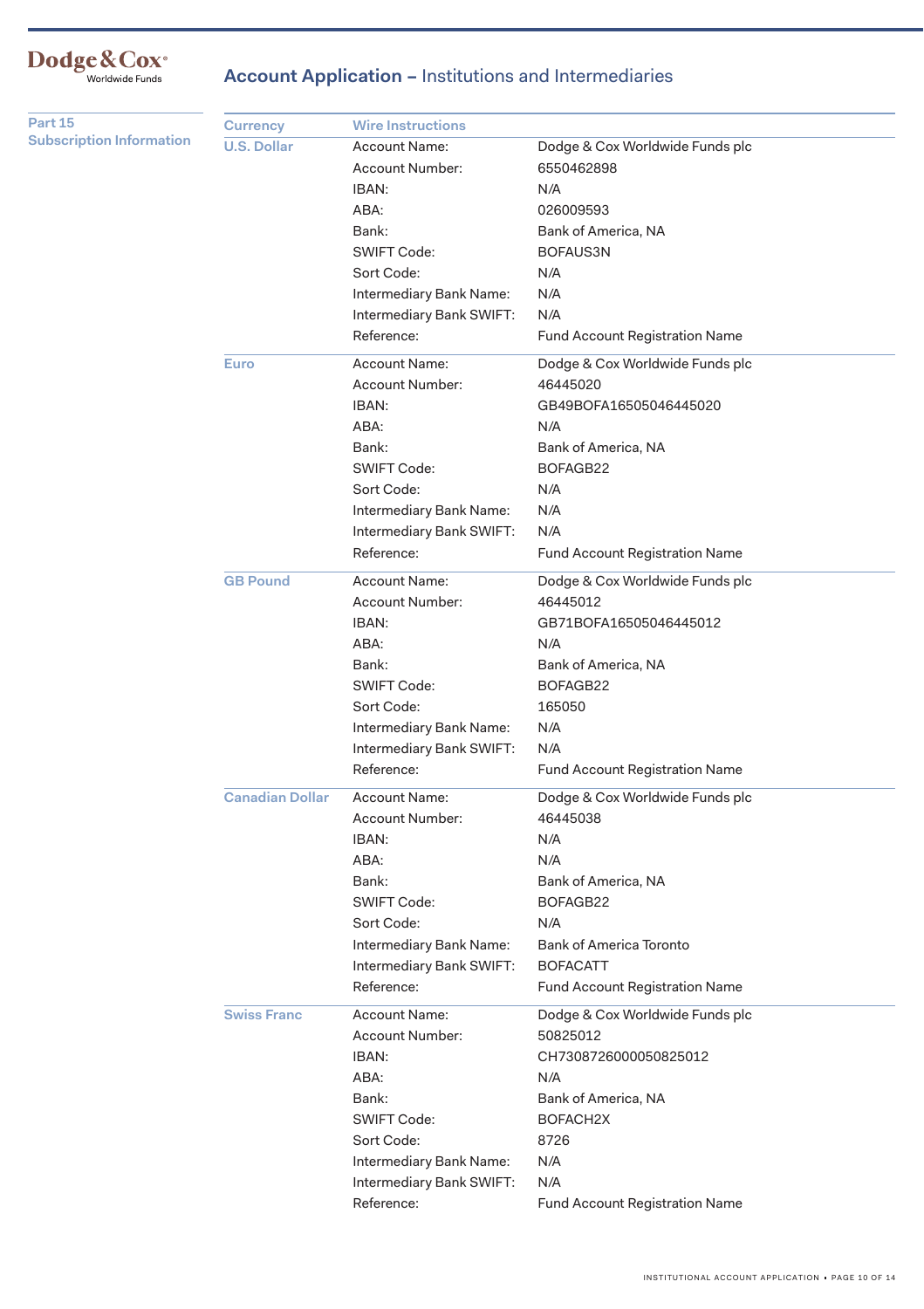Dodge & Cox<sup>®</sup><br><sup>Worldwide Funds</sub></sup>

### **Part 16 Important Information**

## Account Application – Institutions and Intermediaries

Non resident declarations are subject to inspection by the Irish Revenue Commissioners and it is a criminal offence to make a false declaration.

To be valid, this Account Application (incorporating the declaration required by the Irish Revenue Commissioners) must be signed by the company secretary or another authorised officer.

If the Account Application (incorporating the declaration required by the Irish Revenue Commissioners) is signed under power of attorney, a copy of the power of attorney must be furnished in support of the signature.

Applicants who are resident or ordinarily resident in Ireland or are an Exempt Irish Resident as defined in the Prospectus, please contact the Administrator immediately.

For UK investors, Dodge & Cox Worldwide Funds plc – Global Stock Fund, Dodge & Cox Worldwide Funds plc – U.S. Stock Fund, Dodge & Cox Worldwide Funds plc – Emerging Markets Stock Fund, and Dodge & Cox Worldwide Funds plc – Global Bond Fund (the "Funds") have adopted Reporting Fund status for UK Offshore Funds purposes for all share classes except those denominated in Canadian dollars. Each annual reporting period, the Company will make pertinent UK Reporting Fund tax information available to UK investors who hold an interest in the Company on its website at [dodgeandcoxworldwide.com](https://dodgeandcoxworldwide.com). Such information will be available on or before 30 June of each year (i.e., within six months of the day immediately following the end of each annual reporting period). By signing this Account Application I agree to obtain pertinent UK Reporting Fund tax information from the Company's website.

### **Part 17 Anti-Money Laundering— Know Your Customer Requirements**

Under Irish legislation covering anti-money laundering and the taxation of savings the Company and the Administrator are required to obtain the following documentation to verify the identity, permanent address, and tax residency status of all new shareholders. Please note that the Account Application may not be accepted until all the relevant information has been received. Additional confirmation of identity or authority of the applicant or the source of funds may be required in certain circumstances.

Not all requirements are listed here so please contact the Administrator for complete details of the documentation requirements. Please refer to footnotes on the following page.

Documentation required for institutional accounts in countries<sup>d</sup> designated in note **D** 

- 1. Confirmation of Name and Address
- 2. Confirmation of Regulatory Body
- 3. Original Authorised Signatory List

**Documentation required for institutional accounts in countries other than those designated in note D** 

- 1. Confirmation of Name and Address
- 2. Confirmation of Regulatory Body (if applicable)
- 3. Certificate of Incorporation or Certificate to Trade (Certified)
- 4. Memorandum and Articles of Association
- 5. List of Directors to include full name, dates of birth, occupation, residential and business addresses
- 6. Authorised Mandate or Board Resolution to establish the business relationship
- 7. Original Authorised Signatory List
- 8. ONE Personal Verification<sup>a</sup> and TWO Address Verification<sup>c</sup> documents for at least TWO Directors (original or certified)<sup>b</sup>
- 9. ONE Personal Verification and TWO Address Verification documents for ALL<sup>e</sup> persons authorised to operate the account (original or certified)
- 10. Names and addresses of shareholders holding 10% or more of the issued share capital, and in the case of individual shareholders, names, residential addresses, occupations, and dates of birth. Where a body corporate holds 25% or more of the issued share capital, names, residential addresses, occupations, and dates of birth of the ultimate beneficial owners of that body corporate should be obtained.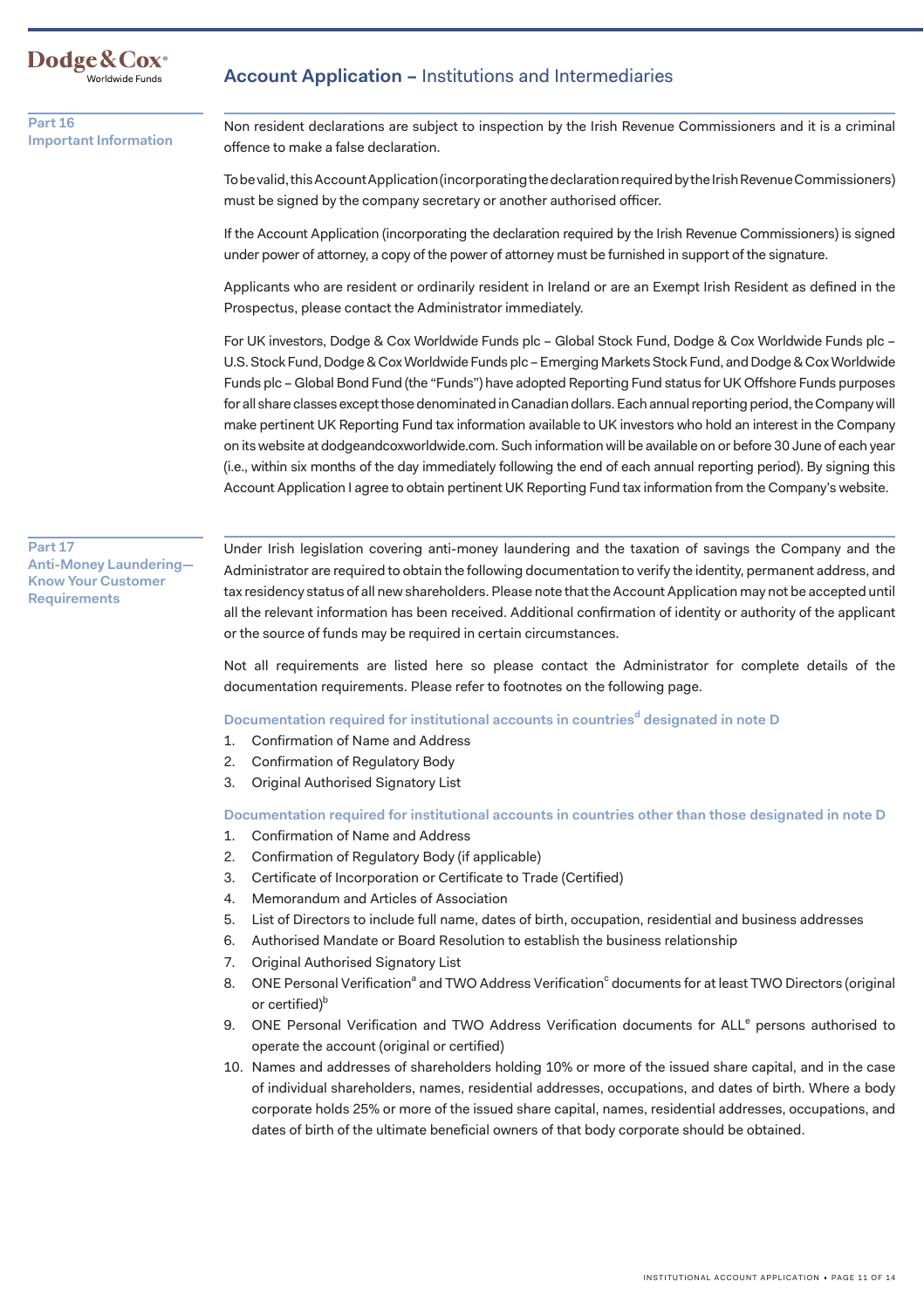# Dodge & Cox<sup>®</sup><br>Worldwide Funds

Account Application – Institutions and Intermediaries

### **Part 17 Anti-Money Laundering— Know Your Customer Requirements**  (continued)

### **Documentation which may be required for pension fund accounts in certain countries**

Documentation for UK/Irish Pension Schemes (Additional documentation will be required for non Irish/UK schemes)

- 1. Original fully completed Account Application
- 2. 2. Confirmation of name and address
- 3. Copy of Revenue Approval
- 4. CTC Evidence that the person representing the Pension Scheme is empowered to act
- 5. Original Authorised signatory list

### **Documentation which may be required for a nominee company**

- 1. Confirmation of Name and Address of Nominee Company
- 2. Original Authorised Signatory List for the Nominee Account
- 3. Confirmation of Name and Address of Parent of Nominee
- 4. Confirmation of Regulatory Body of Parent of Nominee
- 5. Original Authorised Signatory List of Parent
- 6. Letter of Assurance (Nominee)

Please note that the Administrator can only accept Account Application from an entity that has legal capacity to enter into contracts on its own right and may require the constitutive document to legitimate legal status.

- a Acceptable Personal Verification documents are a certified copy of a Passport or a Driver's License or National Identity Card. The certified documents must be in date, show a picture of the person, full name, date of birth, and signature of the person.
- b Verification documents must be **certified** by a suitable person/entity, such as: the Companies Registration Office (or the equivalent in the investors jurisdiction) with regard to incorporation documentation, a notary public, a police officer, an embassy/consular official, a chartered or certified public accountant, a practicing solicitor, any Designated Body. Documents should be stamped with the official stamp of the person, dated and signed by that person.
- c Acceptable Address Verification documents are any TWO of the following: electricity bill, gas bill, water bill, telephone bill, cable television bill, bank statement or credit card statement, social insurance documents, household/motor insurance certificates. Documents must originate from a different source, show the full name and residential address of the applicant and must be dated within 3 months of submission.
- d Australia, Austria, Belgium, Canada, Denmark, Finland, France, Germany, Guernsey, Hong Kong, Iceland, Ireland, Italy, Jersey, Luxembourg, Isle of Man, Netherlands, Norway, Portugal, Singapore, Spain, Sweden, Switzerland, United Kingdom, United States (please note this list is subject to change).
- e In the case of credit institutions and financial institutions, which are regulated in their country of establishment, it is not necessary to verify the identity of those individuals who are entitled to issue instructions on behalf of the institution.

### **Part 18 Paying Agents**

Dodge & Cox Worldwide Funds plc have been registered for sale in Austria, Denmark, Finland, France, Germany, Ireland, Italy, Luxembourg, the Netherlands, Norway, Portugal, South Africa, Spain, Sweden, Switzerland, and the United Kingdom. In certain jurisdictions, as listed below, the Company have appointed a paying agent pursuant to regulatory requirements.

| <b>Country</b>     | <b>Entity</b>                                     | <b>Address</b>                         |
|--------------------|---------------------------------------------------|----------------------------------------|
| Austria            | Erste Bank der oesterreichischen<br>Sparkassen AG | Am Belvedere 1, 1100 Vienna            |
| Germany            | German Fund Information Service UG                | Zum Eichhagen 4, 21382 Brietlingen     |
| Luxembourg         | Caceis Bank, Luxembourg Branch                    | 5, allée Scheffer, L-2520              |
| Portugal           | Banco Eletrónico de Serviço Total, S.A.           | Praca Marques de Pombal, 3A, 3, Lisbon |
| <b>Sweden</b>      | Skandinaviska Enskilda Banken AB                  | Kungsträdgårdsgatan 8,                 |
|                    |                                                   | SE-106 40 Stockholm                    |
| <b>Switzerland</b> | NPB New Private Bank Ltd.                         | Limmatquai 122, CH - 8022 Zurich       |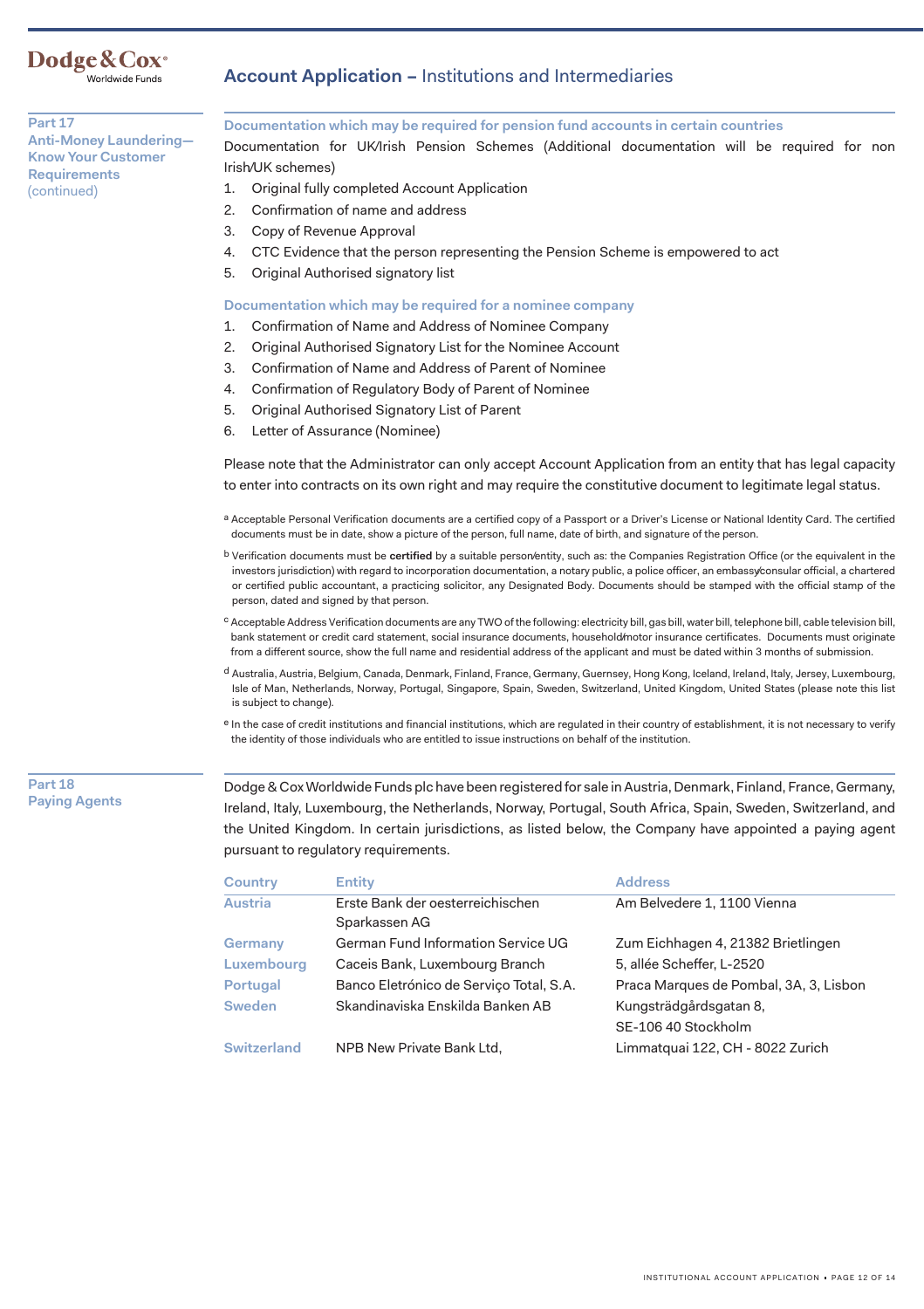### **Dodge&Cox·** Worldwide Funds

**Appendix I CRS Individual Self-Certification**  **Account Application –** Institutions and Intermediaries

Complete this CRS Self-Certification for each *Controlling Person* of the applicant where the applicant is a *Passive Non-Financial Entity* or an *Investment Entity* located in a *Non-Participating Jurisdiction* and managed by another *Financial Institution*. For joint or multiple *Controlling Persons*, please complete a separate Self-Certification for each *Controlling Person*.

Mandatory fields are marked with an\*.

**Controlling Person Identification**

l

------- **Full Name\* Date of Birth\* (dd/mm/yyyy)**  / /

**Place of Birth\* (Town/City and Country)** 

**Current Residential Address\*** 

**Current Residential Address (cont.)** 

### **Declaration of Tax Residency\***

Please indicate the Controlling Person's country of tax residence (if resident in more than one country, please detail all countries of tax residence and associated tax identification numbers).

| <b>Country of Tax Residency</b> | <b>Tax ID Number</b> |
|---------------------------------|----------------------|
| <b>Country of Tax Residency</b> | <b>Tax ID Number</b> |
| <b>Country of Tax Residency</b> | <b>Tax ID Number</b> |

NOTE: Provision of a Tax ID number is required unless the Controlling Person is tax resident in a jurisdiction that does not issue a Tax ID number.

### **Type of Controlling Person\***

Please indicate below the name of the applicant entity and relationship of the Controlling Person to the applicant entity.

**Registered Name of Applican**t

- $\Box$  Controlling Person of a legal person control by ownership
- $\Box$  Controlling Person of a legal person control by other means
- $\Box$  Controlling Person of a legal person senior managing official
- $\square$  Controlling Person of a trust settler
- $\Box$  Controlling Person of a trust trustee
- □ Controlling Person of a trust protector
- $\Box$  Controlling Person of a trust beneficiary
- $\Box$  Controlling Person of a trust other
- □ Controlling Person of a legal arrangement (non-trust) settler-equivalent
- □ Controlling Person of a legal arrangement (non-trust) trustee-equivalent
- □ Controlling Person of a legal arrangement (non-trust) protector-equivalent
- □ Controlling Person of a legal arrangement (non-trust) beneficiary-equivalent
- □ Controlling Person of a legal arrangement (non-trust) other-equivalent